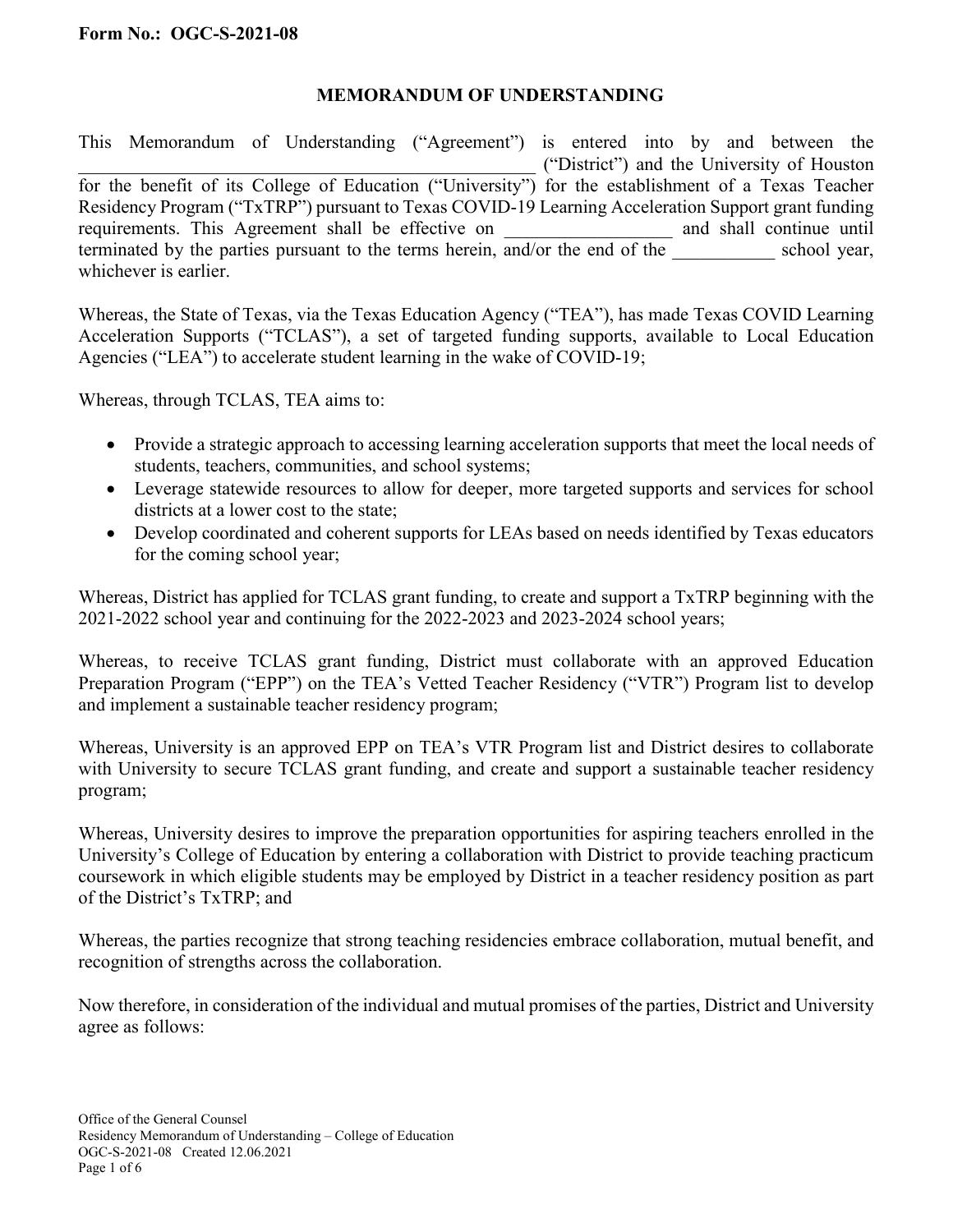- 1. The parties will collaborate to:
	- a. Provide clinical teachers/field residency students/practicum students with professional instructional coaching, to supervise the work and activities of teacher/educator candidates, and to engage in co-teaching/supervision models throughout the field placement period;
	- b. Establish a mentor/supervisor support program that provides the mentor/supervisor with the skill and resources to assist teacher/educator candidates in becoming highly competent in their subject areas, pedagogy, and specialized fields;
	- c. Establish a framework for sharing non-identified District performance data among District and University for the purposes of monitoring and evaluating the preparation and effectiveness of University teacher/educator candidates to the extent allowed by law;
	- d. Share and co-analyze non-identified PK-12 performance data with University for the purpose of specifically preparing teacher/educator candidates to positively impact PK-12 student learning and for the continuous improvement of the EPP to the extent allowed by law;
	- e. Participate in ongoing collaborative assessment of the University's educator preparation program and the District TxTRP through the examination of clinical teacher and practicum student data, cooperating teacher and site supervisor feedback and all other data sources, as applicable.
- 2. Maintain open channels of communication between the parties by:
	- a. Designating appropriate personnel to jointly oversee implementation of this Agreement, and foster an on-going collaboration capable of supporting a sustainable teacher residency program within the District;
	- b. Participating in quarterly meetings to address both short-term needs and long-term planning to achieve the ultimate goals of the collaboration;
	- c. Developing shared processes and responsibilities, including processes for ongoing communication and feedback between the parties;
	- d. Creating guidance documents for necessary for implementation of the District TxTRP.
- 3. Nothing herein affects or limits any other existing and/or separate relationship and/or agreement between the parties related to the placement of practicum or internship students within District by the University to the extent that the student is not participating in District's TxTRP.
- 4. University is not responsible for wages, social security taxes, medical insurance, or workers' compensation insurance for students participating in the District's TxTRP. To the extent that University students are employed by University independent of this Agreement, this paragraph, will not apply.
- 5. District is not responsible for wages, social security taxes, medical insurance, or workers' compensation insurance for University personnel or students under this Agreement. To the extent that District employs University students independent of this Agreement, this paragraph will not apply. District is solely responsible for all decisions related to its employment of a University student, including University students employed by District in a teacher residency position as part of the District's TxTRP.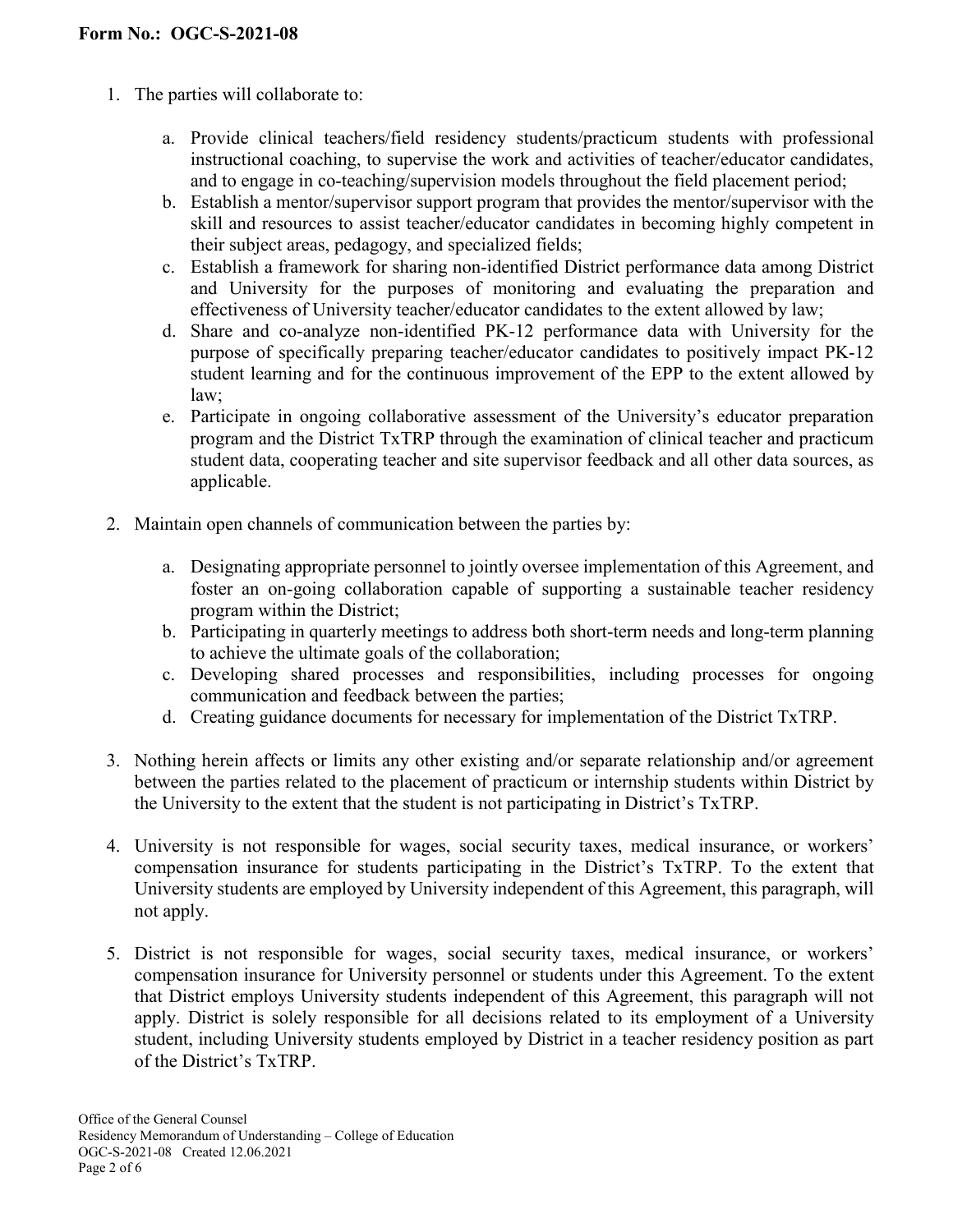- 6. Any University student employed by District as a teacher resident in the District's TxTRP must meet all employment criteria established by District and is no way entitled to, or guaranteed, continued employment by the District.
- 7. District may make legally permissible employment decisions regarding a University student employed by District as a teacher resident in the District's TxTRP, including but not limited to adverse employment actions up to and including termination of the University student's employment, at any time regardless of the student's completion of University coursework and/or practicum, internship, or residency program requirements.
- 8. The University (and District, pursuant to subsection i below) further agrees to:
	- a. Collaborate with the District to select high quality University field supervisors for the EPP, including the residency program;
	- b. Restrict the activities of any faculty assigned under Paragraph 8(a) from performing any service of District, except in the course of the performance of University field instructions, unless otherwise contracted;
	- c. Provide programming ensuring that teacher/educator candidates meet state and federal guidelines for quality educator preparation;
	- d. Identify University students eligible to participate in a paid residency program based on the University's College of Education Program requirement;
	- e. Provide District with written notice if a student becomes ineligible for participation in a paid residency program as soon as possible following the University's discovery of such information;
	- f. Upon written request from District, withdraw any student whose performance is unsatisfactory or whose conduct is unacceptable to the District;
	- g. Comply with District policies and procedures and ensure that all University course instructors, field supervisors, clinical teachers, residents, and practicum students are aware of these policies;
	- h. Respect the mission of the District, and both respect and require all University personnel and students to accept District clientele, staff, and administrators, regardless of race, ethnic origin, sex, age, religion, or political belief;
	- i. Require the residency students to comply with state and federal law, and District policies, procedures, and regulations, including but not limited to:
		- i. **FERPA:** For purposes of this Agreement, pursuant to the Family Educational Rights and Privacy Act of 1974 ("FERPA"), each party hereby designates the other party as a school official with a legitimate educational interest in the educational records of the Students who participate in the Program to the extent that access to the records are required by either party to carry out the Program. Each party agrees to maintain the confidentiality of the educational records in accordance with the provisions of FERPA; and
		- ii. **HIPAA:** To the extent applicable to this Agreement, each party agrees to comply with applicable provisions of the Health Insurance Portability and Accountability Act of 1996, as codified at 42 U.S.C. Section 1320d ("HIPAA") and any current and future regulations promulgated hereunder, including without limitation, the federal privacy regulations contained in 45 C.F.R, Parts 160 and 164 ("Federal Privacy Regulations"), the federal security standard contained in 45 C.F.R. Parts 160, 162,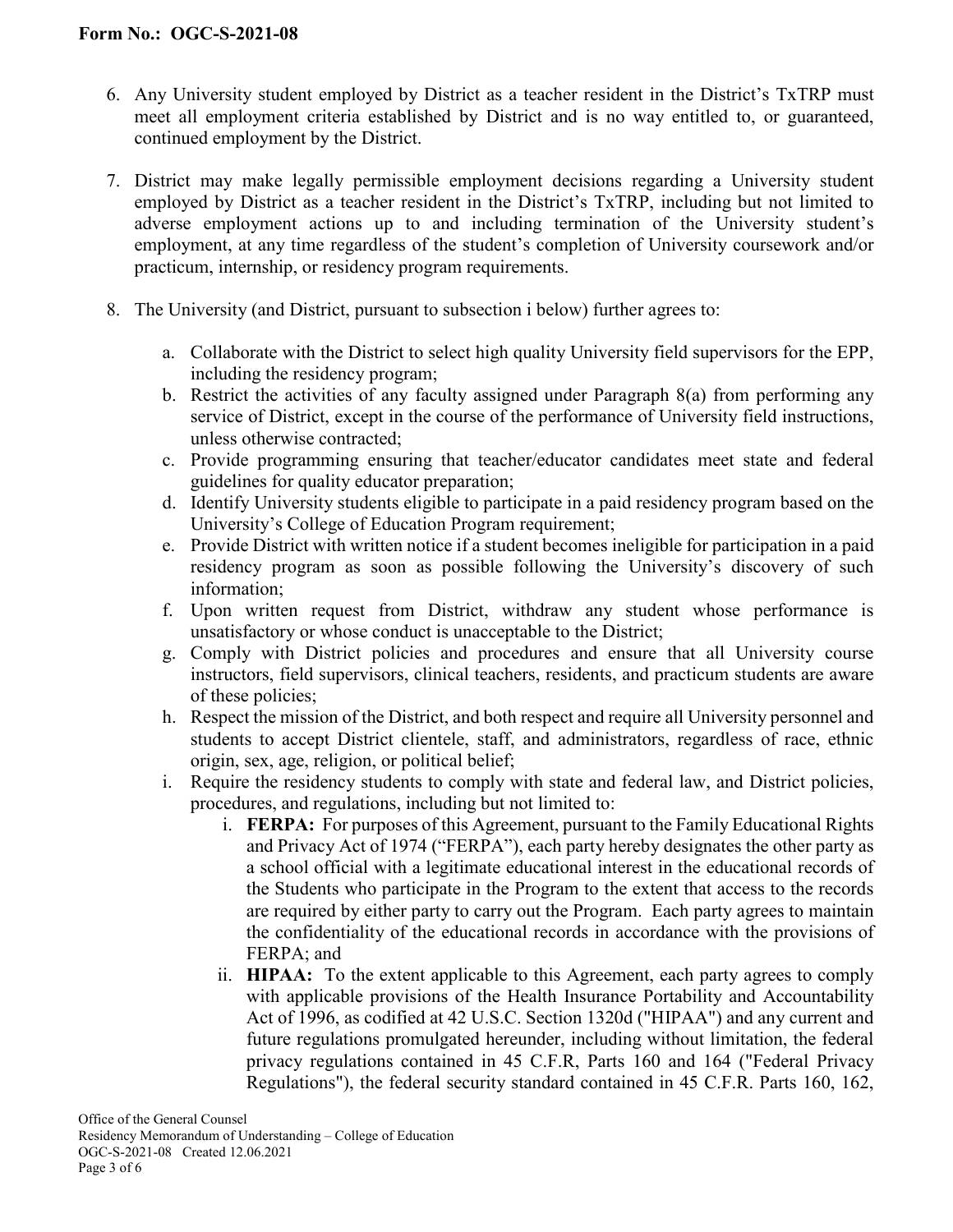and 164 ("Federal Security Regulations"), and the federal standards for electronic transactions contained in 45 C.F.R. Parts 160 and 162 ("Federal Electronic Transaction Regulations") all as may be amended from time to time, and all collectively referred to herein as "HIPAA Requirements"). Each party agrees not to use or further disclose any Protected Health Information (as defined in the Federal Privacy Regulations) or Individually Identifiable Health Information (as defined in the Federal Security Regulations), other than as permitted by the HIPAA Requirements and the terms of this Agreement. Each party agrees to make its internal practices, books, and records relating to the use and disclosure of Protected Health Information available to the Secretary of Health and Human Services to the extent required for determining compliance with the HIPAA Requirements; and

- iii. **State and federal background/criminal history requirements:** State and/or federal background/criminal history requirements must be satisfied by any/all graduate assistants prior to performing any work under this Agreement. *See* Exhibit B (SB 9 Criminal History Information, and Certification).
- 9. District further agrees to:
	- a. Designate a contact coordinator from the Department of Human Resources to serve as a liaison between District personnel and University personnel;
	- b. Create and implement a TxTRP that meets all legal requirements of the TCLAS grant;
	- c. Actively supervise, mentor, coach, and evaluate teacher candidates and practicum students using EPP processes, reporting requirements, and performance assessment tools in addition to any District-driven evaluation;
	- d. Actively participate in program evaluation to support PK-12 student performance, inservice and preservice program effectiveness;
	- e. Provide opportunities for teacher candidates and practicum students to attend District-level and school level professional development;
	- f. When available, supply facility resources, such as a room, at a school site, to be used for trainings, collaborative meetings, and by educator candidates for course work and conferencing. To the extent possible, such room will be equipped with furnishings and technology to support programmatic, collaboration usage;
	- g. Ensure teacher candidates and PK-12 students are in the presence of a certified teacher of record to the maximum extent possible;
	- h. To the extent not in conflict with District policies and procedures, provide teacher candidates with log-on credentials to access the District's online resources.
- 10. Independent Contractor Status. It is the intention of the parties that each remain an independent contractor of the opposite party and no employment relationship exists between the parties. Neither party, its trustees, officers, employees, nor agents act will act as, or otherwise be treated as, an employee, agent, joint venturer, or partner of the opposite party.
- 11. No Third Party Beneficiaries. Nothing in this Agreement shall be deemed or constructed to create any third party beneficiaries or otherwise give any third party any claim or right of action against any party to this Agreement. Nothing herein creates an individual or third-party entitlement or right to employment by the District.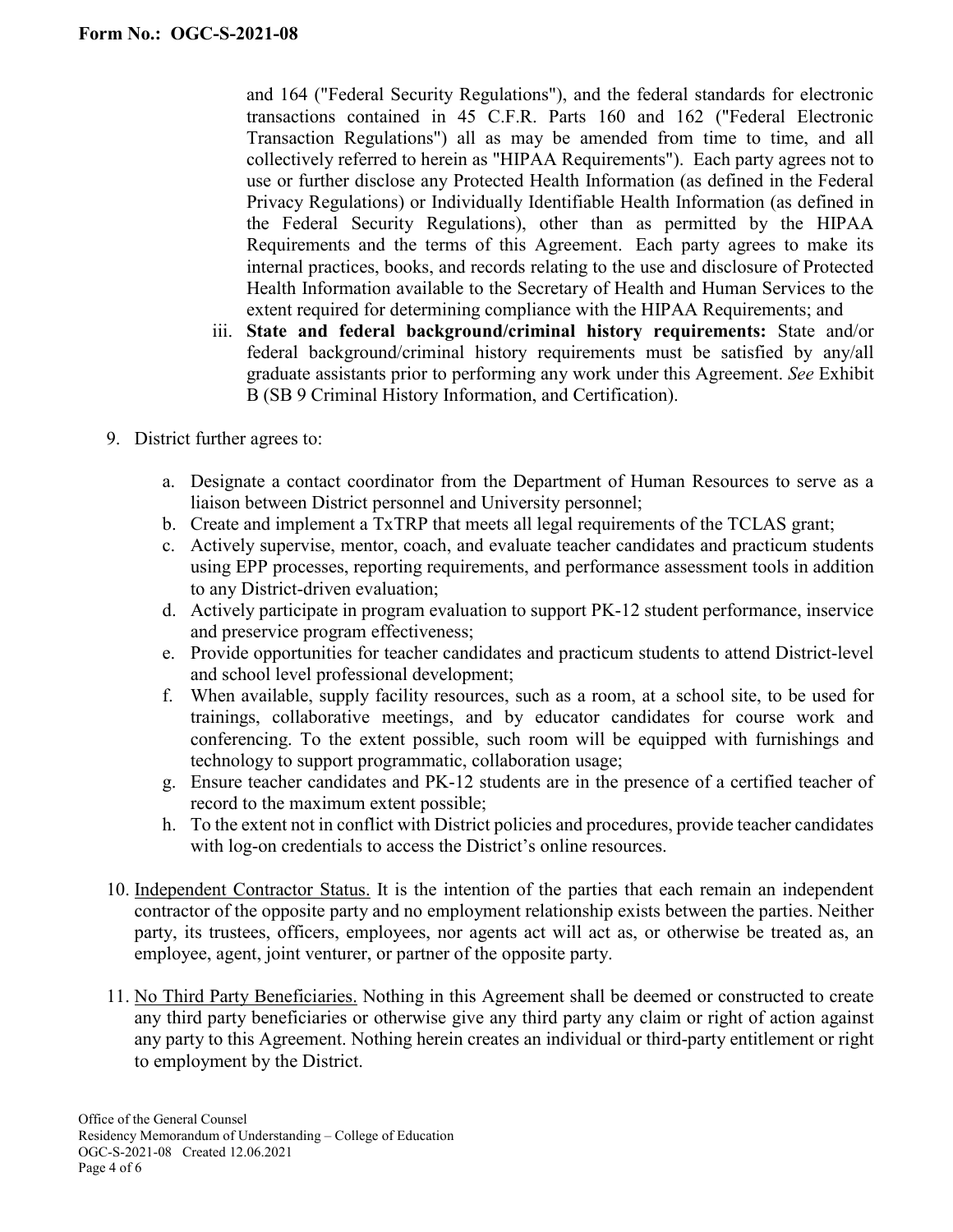- 12. Assignment. Neither this Agreement nor any duties or obligations under it shall be assignable by either party without the prior written acknowledgment and authorization of the other party.
- 13. Liability. Neither party, its regents, trustees, officers, employees, or agents shall have any liability or responsibility for any claim or cause or action of any person or group arising from a) the use of property and/or equipment by the other party and both party's officers, volunteers, employees, contractors, agents, invitees, licensees, participants, and visitors, or b) noncompliance with the Agreement, or c) any act, omission, or negligence of the other party, or any of its officers, agents, employees, contractors, invitees, licensees, volunteers, participants, or visitors.
- 14. Entire Agreement. This Agreement and the attached and incorporated addendum or exhibits, if any, contain the entire agreement of the parties relative to the purpose(s) of the Agreement and supersede any other representations, agreements, arrangements, negotiations, or understanding, oral or written, between the parties to this Agreement.
- 15. Severability. In the event any one or more of the provisions contained in this Agreement shall for any reason be held to be invalid, illegal, or unenforceable in any respect, such invalidity, illegality, or unenforceability shall not affect any other provisions, and the Agreement shall be construed as if such invalid, illegal, or unenforceable provision had never been contained in it.
- 16. Force Majeure. The parties to this Agreement may be excused from performance hereunder during the time and to the extent that they are prevented from performance due to an act of God, fire, strike or lockout, when satisfactory evidence thereof is presented to the other party and provided that such non-performance is not due to the fault of the non-performing party.
- 17. Indemnification. Each party hereby to the extent authorized under applicable Texas law indemnifies and holds the other party harmless from and against any and all loss, damage or claim, arising from such party's acts or omissions arising under this Agreement.
- 18. No Waiver of Immunity. The execution of this Agreement and the performance of either party of any of its obligations hereunder does not, and are not intended to waive or relinquish, any governmental, sovereign immunity or defense from or to liability or prosecution available to District or University and their respective trustees, regents, officers, employees, or agents under federal or Texas Law.
- 19. Termination. Either party for any reason upon thirty (30) days prior written notice may terminate this Agreement without cause.
- 20. Inadequate funds. If, at any time, University or District shall make a reasonable decision that adequate funding from federal, state or local sources shall not be available to enable District to carry out the District's TxTRP, then University or District shall have the option to terminate this Agreement by giving ten (10) days' written notice to the other party.
- 21. Amendments. This Agreement may be amended only by the mutual agreement of the parties, in a writing to be attached to and incorporated in this Agreement. All such changes shall be made in writing and agreed to by both parties.